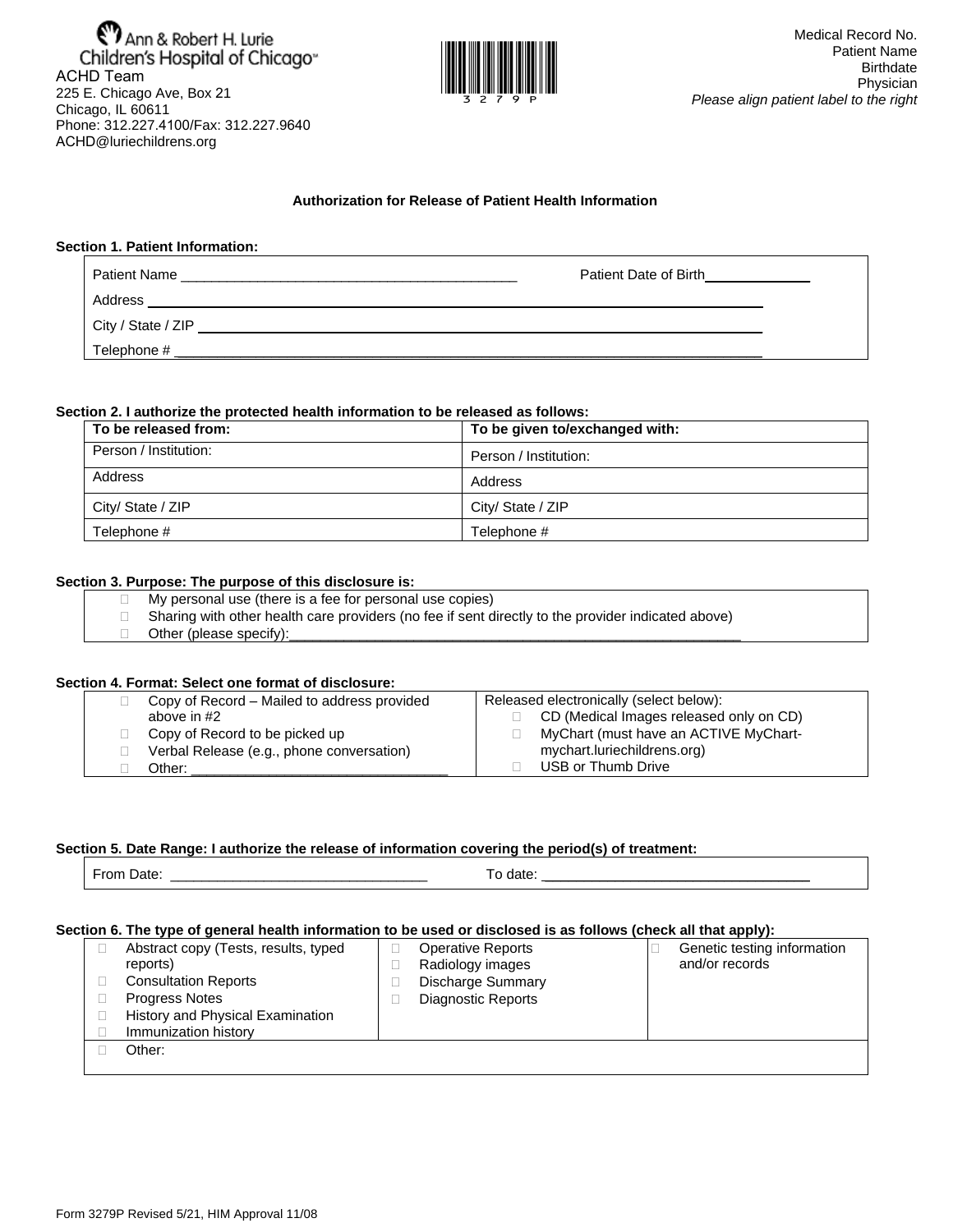Ann & Robert H. Lurie Children's Hospital of Chicago<sup>®</sup> ACHD Team 225 E. Chicago Ave, Box 21 Chicago, IL 60611 Phone: 312.227.4100/Fax: 312.227.9640 ACHD@luriechildrens.org



### **Section 7. Special Consent:**

Certain types of highly sensitive information require a special indication from you, in order for us to release that information. Special consent is also required by adolescent patients aged 12-17 years old. Records may be reviewed by the provider prior to release. Providers have the right to deny release if deemed appropriate and in compliance with the law. The legal guardian and patient ages 12-17 must initial each item below for release, and sign at the end of the form:

| <b>Parent/Legal Guardian</b><br><b>Initials</b> | <b>Type of Information</b>                              | Patient ages 12-17<br>initials |
|-------------------------------------------------|---------------------------------------------------------|--------------------------------|
|                                                 | HIV/AIDS related health information and/or records      |                                |
|                                                 | Sexually Transmitted Illness information and/or records |                                |
|                                                 | Sexual Assault/Abuse information and/or records         |                                |
|                                                 | Birth Control information and/or records                |                                |
|                                                 | Pregnancy information and/or records                    |                                |
|                                                 | Child Abuse/Neglect information and/or records          |                                |
|                                                 | Behavioral and Mental health information and/or records |                                |
|                                                 | Drug/alcohol use information and/or records             |                                |
|                                                 | <b>Confidential Communication Note</b>                  |                                |

| <b>Legal Guardian Initials</b> | Substance Use Treatment Information (42 CFR Part 2) | Patient ages 12-17<br><i>initials</i> |
|--------------------------------|-----------------------------------------------------|---------------------------------------|
|                                | <b>Chemical Dependency Assessments</b>              |                                       |
|                                | Behavioral Health level of care assessments         |                                       |
|                                | <b>Medication List</b>                              |                                       |
|                                | <b>Laboratory Reports</b>                           |                                       |
|                                | <b>Pathology Reports</b>                            |                                       |

### **Section 8. Expiration**

This authorization will expire on (insert date or event):

If not otherwise specified above, this release will expire within six (6) months of the date of the signature.

## **Section 9. I understand and agree with the following:**

- I understand authorizing the use or disclosure of the information identified above is voluntary. I need not sign this form to ensure healthcare treatment; except, however, if my treatment is for the sole purpose of creating health information for disclosure to the recipient identified in the Authorization, in which case Ann & Robert H. Lurie Children's Hospital of Chicago may refuse to treat me if I do not sign this Authorization.
- Once the organization or person authorized to receive this information has received it, the information may be re-released by that organization or person. If this is the case, the information may no longer be protected by federal privacy laws; however, Illinois law does not allow the re-release of AIDS/HIV, genetic testing, mental health and developmental disabilities information by the receivers of the information except in precise situations allowed by law. Also, the Illinois Mental Health and Developmental Disabilities Confidentiality Act, the Confidentiality of Alcohol and Drug Abuse Patient Records Act and the Federal Confidentiality Rules, 42 C.F.R. Part 2, prohibit making any further disclosure of substance use disorder information unless further disclosure of this information is expressly permitted by the written consent of the person to whom it pertains or as otherwise permitted by the regulation. All disclosures of substance use disorder treatment information are accompanied by a "*Notice to Individuals Receiving Alcohol, Drug Abuse and/or Mental Health Information,"* included below.